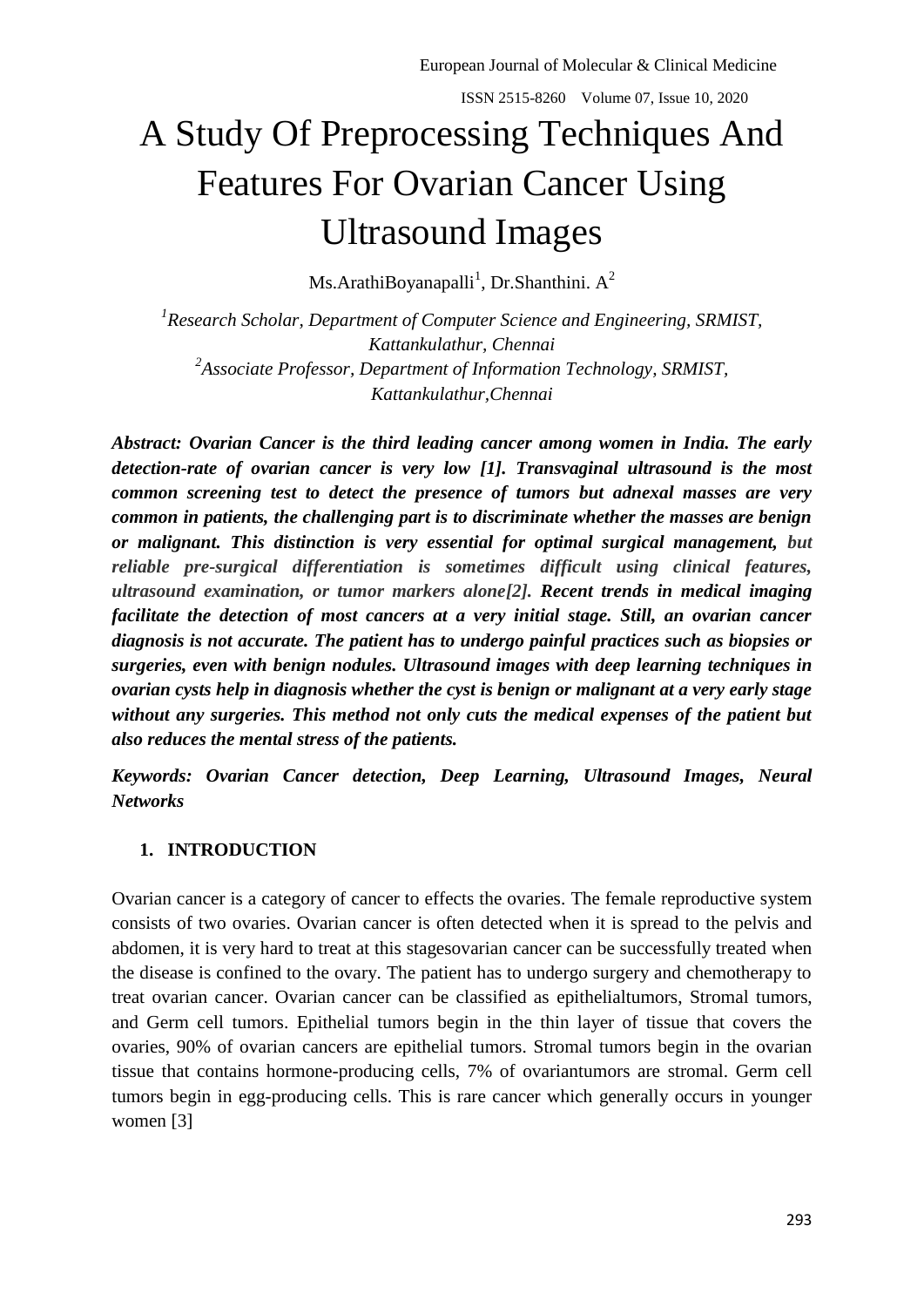Ultrasound Imaging is the most convenient and secure method for the diagnosis of internal organs. Many imaging tools can be used to scan internal organs such as Magnetic Resonance Image (MRI), Computerized Tomography (CT), but ultrasound images can be easily portable. Ultrasound images are less expensive, safe, and very useful in diagnosing the infections of the internal organs[4][5]. Ovarian Cancer is one of the most frequently occurring cancers in women, according to statistics nearly 93% of the patients can be survived if cancer can be detected at an early stage, but only 20% of the cases can be diagnosed due to the availability of non-accurate methods [6]. Tumors are common in patients but it is very challenging to differentiate whether the tumor is benign or malignant. The patient has to undergo painful practices such as biopsies or surgeries that cause mental stress to the patient. The introduction of Deep Leaning in medical imaging has made a great impact on health care and other sectors too. Radiology has seen significant developments with Deep Learning which provides better judgment while lowering healthcare costs [7].

#### **1.1 Relevant Terms**

Some of the frequently used architectures for image processing are discussed below.

**Convolution Neural Network:**convolutional neural network also called CNN/ ConvNet. It is a Deep Learning algorithm essentially images are given as input and the algorithm can assign importance to different objects in the image. CNN requires very little pre-processing as compared to other classification algorithms.While in primitive methods filters are handengineered, with enough training, ConvNets can learn these filters/characteristics[8].Feature extraction and classification are the major parts of the convolutional neural network. Input Layer, Convolutional Layer, and Pooling Layer are the layers of feature extraction, Fully connected nodes and Output Layer are the layers of classification. The output can be either binary o multiclass classification.



Figure 1.1[9] CNN architecture

**VGGNet***:* A CNN architecture proposed by Karen Simonyan and the Andrew of the Zisserman university of Oxford in 2014[10]. ImageNet dataset is used to pre-train the CNN model. The input is an RGB image with 224 \* 224 pixels. Pre-processing Layer subtracts the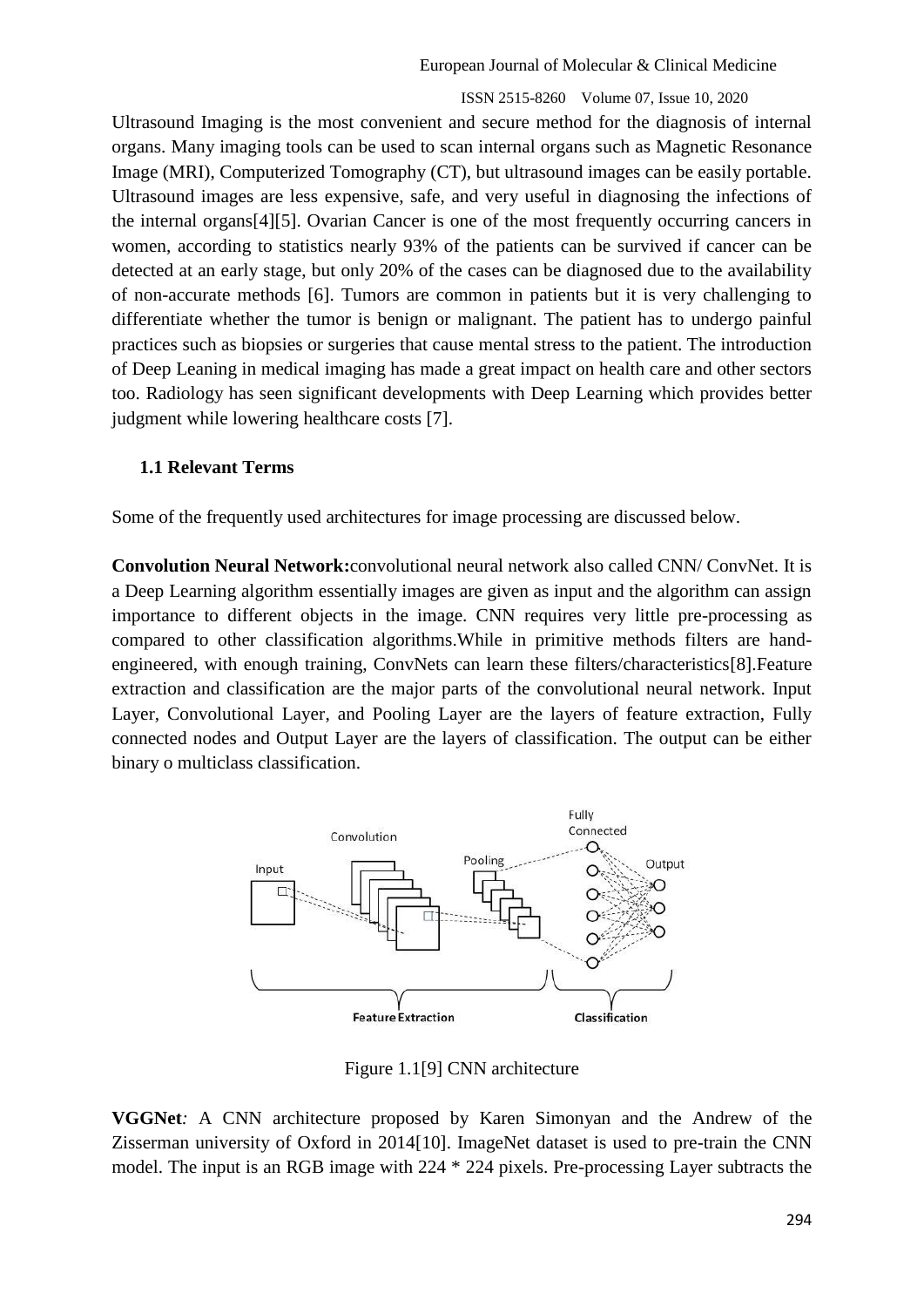#### ISSN 2515-8260 Volume 07, Issue 10, 2020

mean image values from pixel values of 0-255. This pre-processing is adapted for the whole ImageNet dataset. The images after pre-processing are passed through a set of convolution layers. VGGNet has two types depending on the number of convolutional layers. They are VGG16 and VGG19. VGG16 consists of 13 convolutional layers and 3 fully connected layers. VGG19 consists of 16 convolutional layers and 3 fully connected layers, both the variants have 5 max pool layers. VGG16 and VGG19 can predict 1000 labels, last fully connected layer consists of the softmax layer, used for classification.



Figure 1.2 VGG16 architecture

**AlexNet:**AlexNet is apowerfulmodelthat achieves great accuracies on very challenging datasets. AlexNet is one of the most preferred architecture for object detection tasks and very useful in the applications of computer vision and artificial intelligence. Some new approaches incorporated are Relu Nonlinearity, Multiple GPUs, Overlapping Pooling [11].



Figure 1.3 AlexNet architecture[12]

**GoogLeNet**:GoogLeNet is evidenced to be a suitable classifier for images. GoogLeNet is the ILSVRC classification champion in 2014. GoogLeNet has of 27-layers that consist of an inception layer which is a combination of 1x1, 3x3, and 5x5 convolutional layers, whose output is combined into a single output and given as input to the next stage.[13]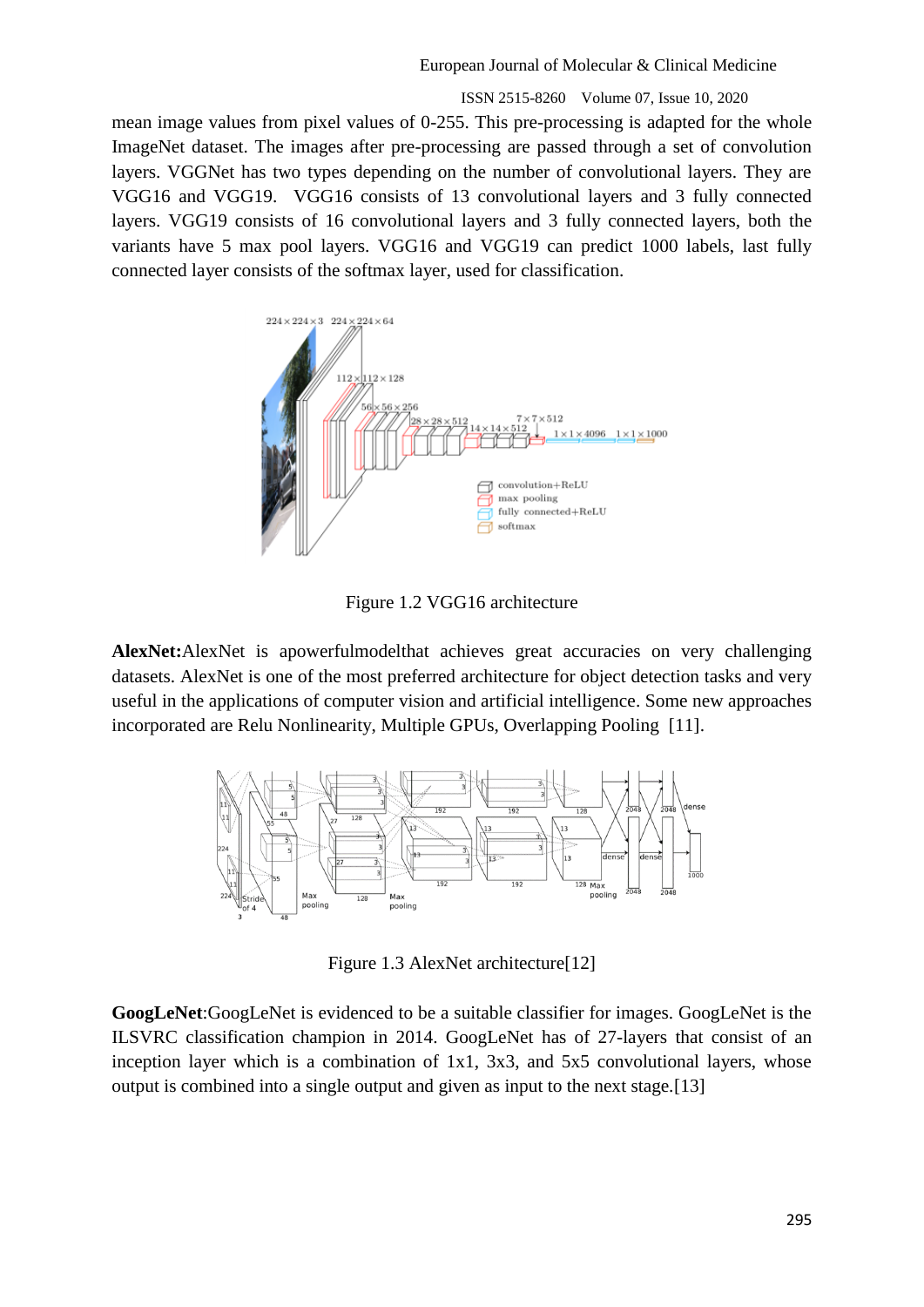#### **2. RELATED WORKS:**

In recent years there are several studies for automated early detection and classification of ovarian cancer. In a study [14]convolutional neural networks, a fully connected residual network and a U-Net with the binary and multiclass approach. The models are trained with five different types of ultrasound data which varied from beam-formed radio frequency to brightness mode. The best results are provided by B-mode for ovary and follicles segmentation on both the models. The multiclass classification was beneficial as it provided the spatial relationship between follicles and ovary. C. Wu et. al.[15] used VGGNet, DenseNet, ResNet, GoogleNet models on 988 ultrasound images for the classification of ovarian cancer and best performance using GoogleNet model, The accuracy provided by GoogleNet model is 92.50%.M. Ahmad et. al.[16] used a new fuzzy histogram equalization technique on the fuzzy normalized histogram of an image. The effectiveness of the algorithm is justified over MRI images, CT scan images, and Ultrasound images and attained 20% to 35% enhancement in the identification of ovarian cancer as compared to traditional image processing solutions.U. Rajendra Acharya *et al*. [17]used Probabilistic Neural Networks (PNN) classifiersfor classifying images into benign and malignant. The Gabor transform parameters and entropies are first extracted from the ultrasound images and then trained to a PNN model. The model with 1300 benign images and 1300 malignant images provides the best performance using the Genetic Algorithm and evaluated with 10-fold cross-validation with an accuracy of 99.8%, the sensitivity of 99.2 %, and specificity of 99.6 % with an  $\sigma$  of 0.264.S. Khazendar *et al.*[18] used transvaginal 2D B mode ultrasound images are preprocessed and enhanced. Local Binary Pattern Histograms are extracted from each image. An SVM model is used to train the images using stratified cross-validation with 100 random samples selected for each round repeating the process 15 times. This model achieved 77% accuracy with Local Binary Pattern operator. D. Timmerman *et al.*[19] proposed a method for whichdata is collected from 9 European centers in which 800 patients have benign tumors and 266 has malignant tumors, 12 variables are considered for the logistic regression model and achieved an accuracy of 95%.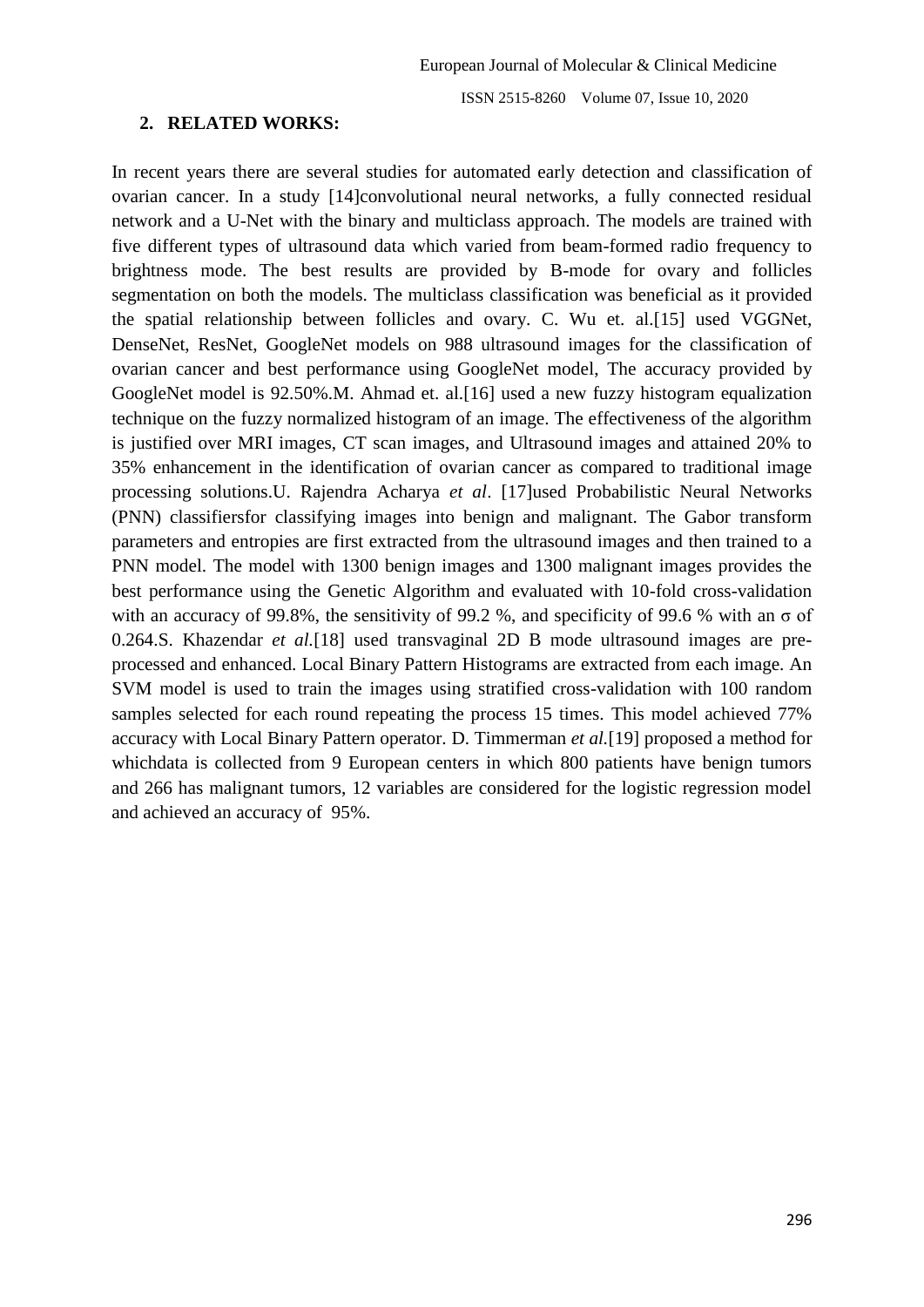## **3. COMPARISON:**

| <b>Refere</b> | <b>Dataset</b>                                                                                                                                                                                                                                                                                                                                                                        | <b>Sample</b>                                                                                                                                                                                                                                                                            | <b>Features</b>                                                                                                                                                                                                                                                                                                                                                          | classificati                                                                                                                                                                                       | <b>Highlights</b>                                                                                                                                                                    |
|---------------|---------------------------------------------------------------------------------------------------------------------------------------------------------------------------------------------------------------------------------------------------------------------------------------------------------------------------------------------------------------------------------------|------------------------------------------------------------------------------------------------------------------------------------------------------------------------------------------------------------------------------------------------------------------------------------------|--------------------------------------------------------------------------------------------------------------------------------------------------------------------------------------------------------------------------------------------------------------------------------------------------------------------------------------------------------------------------|----------------------------------------------------------------------------------------------------------------------------------------------------------------------------------------------------|--------------------------------------------------------------------------------------------------------------------------------------------------------------------------------------|
|               |                                                                                                                                                                                                                                                                                                                                                                                       | size                                                                                                                                                                                                                                                                                     |                                                                                                                                                                                                                                                                                                                                                                          | and<br>on                                                                                                                                                                                          |                                                                                                                                                                                      |
|               |                                                                                                                                                                                                                                                                                                                                                                                       |                                                                                                                                                                                                                                                                                          |                                                                                                                                                                                                                                                                                                                                                                          |                                                                                                                                                                                                    |                                                                                                                                                                                      |
| nce<br>$[20]$ | Used<br>$\rm{a}$<br>combina<br>of<br>tion<br>open<br>source<br>and<br>generate<br>$\mathbf d$<br>dataset.<br>Open<br>Source:<br>428<br>ultrasou<br>nd<br>images<br>of 560 x<br>360<br>pixels<br>$357 -$<br>maligna<br>nt<br>samples<br>$71 -$<br>benign<br>samples<br><b>Realtim</b><br>e<br>dataset:<br>1400<br>$\bullet$<br>ultrasou<br>nd<br>images<br>277<br>$\bullet$<br>samples | <b>Total</b><br>Samples:<br>Training:<br>2745<br>Validating:<br>549<br>Testing:<br>549<br><b>Malignant</b><br><b>Samples:</b><br>Training:<br>2340<br>Validating:<br>459<br>Testing:<br>450<br><b>Benign</b><br><b>Samples:</b><br>Training:<br>452<br>Validating:<br>101<br>Testing: 99 | Low-<br><b>Level</b><br>texture<br>features:<br>The Low-<br>level<br>features<br>that<br>are<br>extracted<br>from the<br>images<br>are<br>Uniform<br>Local<br>Binary<br>Pattern<br>(ULBP)<br>high-level<br>deep<br>features:<br>GoogLeN<br>is<br>et<br>finely<br>tuned to<br>normalize<br><b>ULBP</b><br>features<br>and<br>combined<br>with high-<br>level<br>features. | accuracy<br>• VGNet -<br>$\%$<br>97.12<br>accuracy<br>• AlexNet-<br>98.29 %<br>$\cdot$ FCNN -<br>93.08 %<br><b>CNN</b><br>92.06%<br>GoogleNet<br>- 96.68 %<br>Ran<br>dom<br>Classifier -<br>99.15% | 1) Data Expansion Method for<br>augmentation of data<br>The deep features<br>2)<br>are<br>extracted and combined with<br>texture features.<br>3) 10-fold cross-validation is<br>used |
|               | of ovary                                                                                                                                                                                                                                                                                                                                                                              |                                                                                                                                                                                                                                                                                          |                                                                                                                                                                                                                                                                                                                                                                          |                                                                                                                                                                                                    |                                                                                                                                                                                      |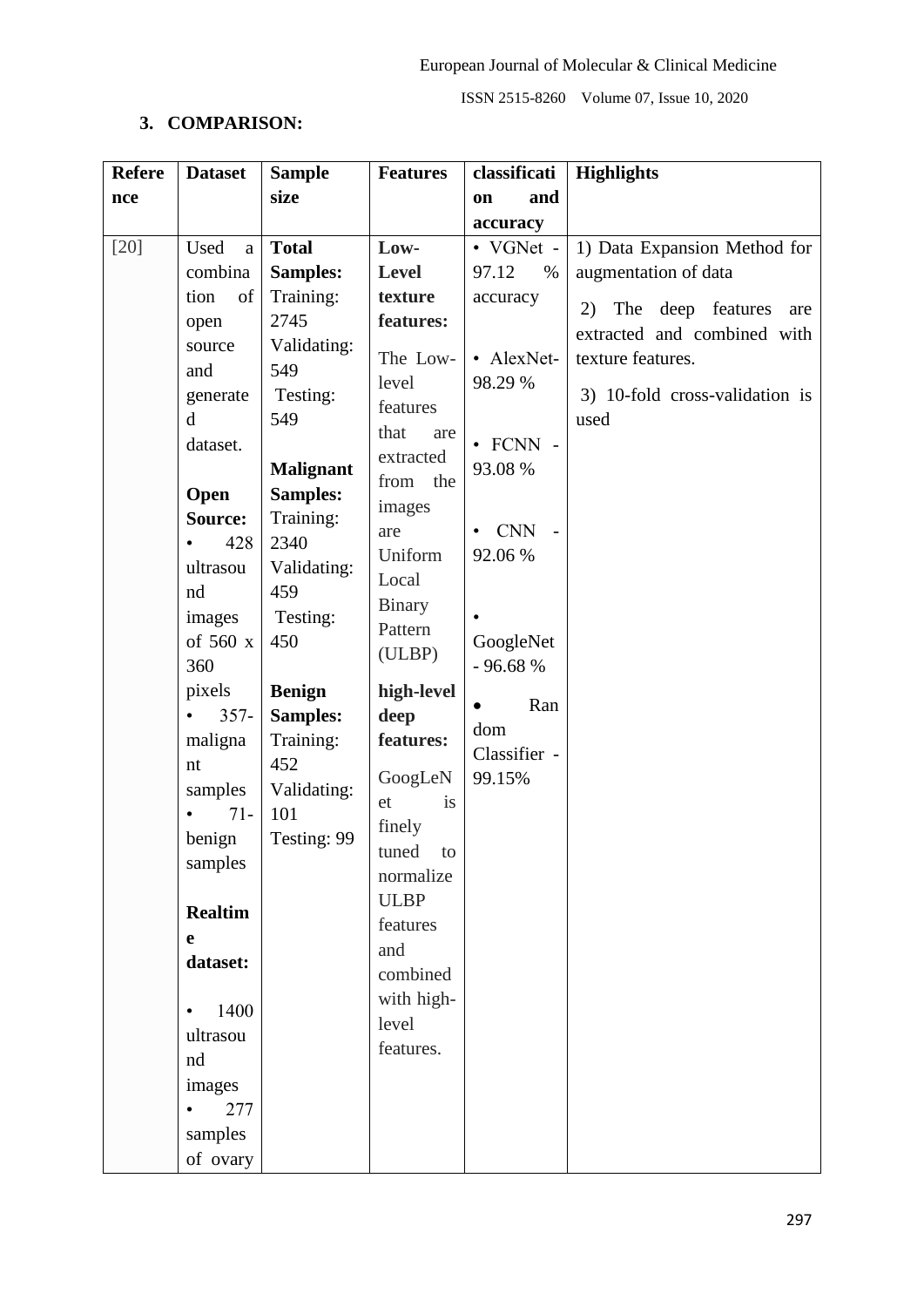| cancer<br>samples<br>with<br>benign<br>cyst<br>• normal<br>ovary<br>ultrasou<br>nd<br>images                                                                  | 299<br>a                                                                       |                                                                                                                                                                                                                                                   |                                                                                                                                                      |                                                                                                                               |
|---------------------------------------------------------------------------------------------------------------------------------------------------------------|--------------------------------------------------------------------------------|---------------------------------------------------------------------------------------------------------------------------------------------------------------------------------------------------------------------------------------------------|------------------------------------------------------------------------------------------------------------------------------------------------------|-------------------------------------------------------------------------------------------------------------------------------|
| $[21]$<br>The<br>real-time                                                                                                                                    | <b>Sample</b><br>Size:                                                         | 1.<br>Age                                                                                                                                                                                                                                         | <b>Support</b><br>vector                                                                                                                             | <b>Best</b><br><b>Predictive</b><br>features:<br>albumin, ascites, and CRP                                                    |
| dataset                                                                                                                                                       | 53 - ovarian                                                                   | (yr)<br>2. Gravity                                                                                                                                                                                                                                | machine-                                                                                                                                             |                                                                                                                               |
| generate<br>d in the                                                                                                                                          | cancers,<br>23                                                                 | 3.<br>Parity<br>4.                                                                                                                                                                                                                                | 62.4<br>$\%$<br>accuracy                                                                                                                             | Best Regression coefficient:<br>CA125, CA19-9, and CRP                                                                        |
| Institute<br>of<br>Tokyo<br>Women'<br>S                                                                                                                       | borderline<br>malignant<br>tumors<br>126<br>$\overline{\phantom{a}}$<br>benign | Menopaus<br>e<br>5.<br>Endometr<br>iosis                                                                                                                                                                                                          | <b>Random</b><br><b>Forest</b><br>78.1%<br>accuracy                                                                                                  | <b>Best Features:</b><br>platelet,<br>albumin, and CA125 were the<br>top 3 hits in the feature<br>importance of random forest |
| Medical<br>Universi<br>ty<br>Medical<br>Center<br>East was<br>used<br>under<br>the<br>approval<br>of<br>Institutio<br>nal<br>Review<br><b>Board</b><br>(IRB). | ovarian<br>tumors.<br>the                                                      | <b>BMI</b><br>6.<br><b>WBC</b><br>7.<br>8.<br>Hb<br>9. Platelet<br>$(\times 103/\mu l)$<br>10.<br>Albumin<br>(g/dl)<br>11. CRP<br>(mg/l)<br>12.<br>CA125<br>(U/ml)<br>13.<br>CA19-9<br>(U/ml)<br>14. CEA<br>(ng/ml)<br>Size<br>15.<br>(cm)<br>16. | <b>Naive</b><br><b>Bayes</b><br>62.2%<br>accuracy<br>Logistic<br><b>Regressio</b><br>$n-67.1 %$<br>accuracy<br>XGBoost -<br>80.4<br>$\%$<br>accuracy |                                                                                                                               |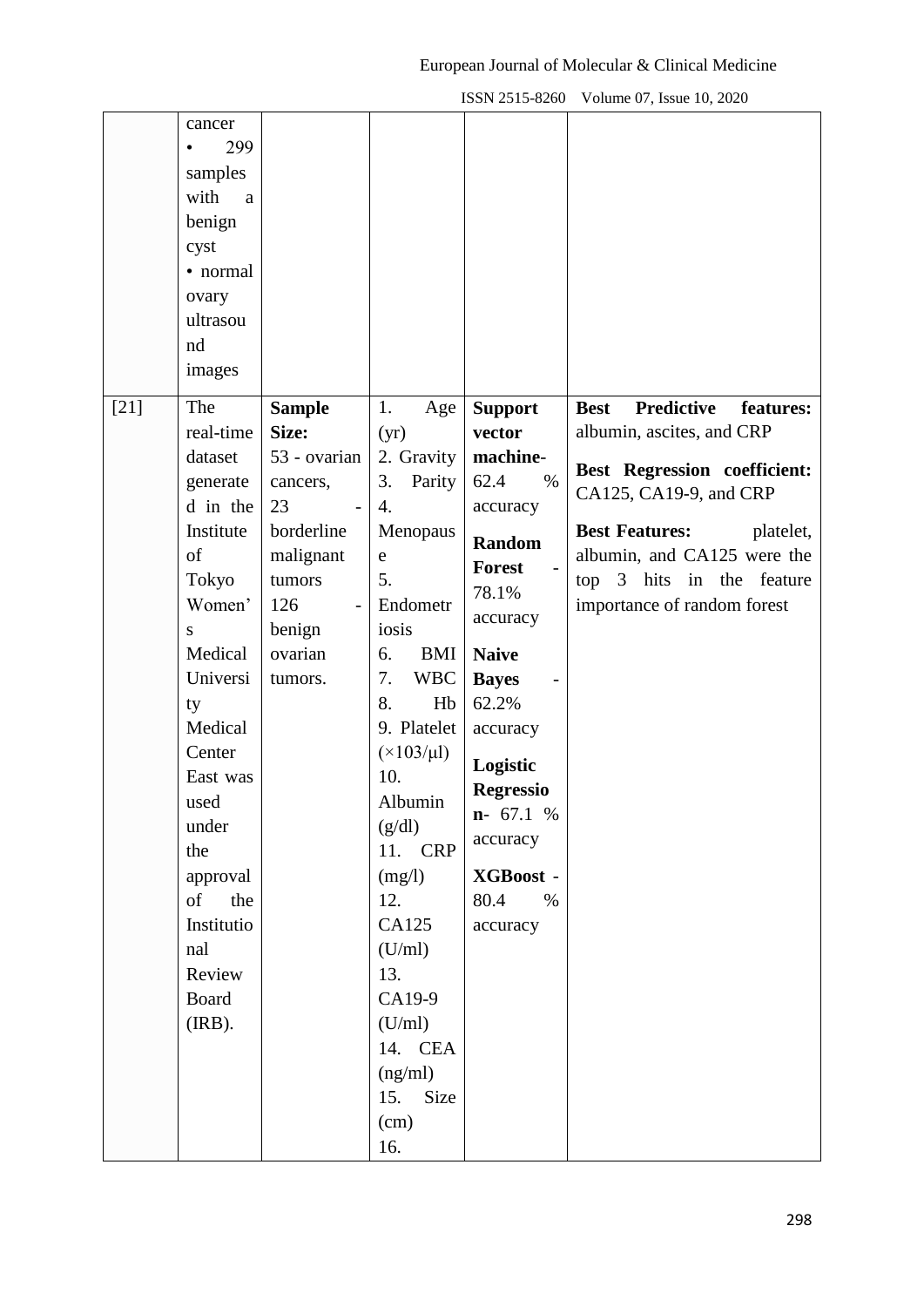|        |                                                                                             |                                                                                                                                               | Ascites                                                                                                                                                                                                                            |                                                                                   |                                                                                                                                                                                                                                                                                  |
|--------|---------------------------------------------------------------------------------------------|-----------------------------------------------------------------------------------------------------------------------------------------------|------------------------------------------------------------------------------------------------------------------------------------------------------------------------------------------------------------------------------------|-----------------------------------------------------------------------------------|----------------------------------------------------------------------------------------------------------------------------------------------------------------------------------------------------------------------------------------------------------------------------------|
| $[22]$ | Generate<br>d                                                                               | The Dataset<br>divided<br>is<br>into<br>100,200,30<br>0,400<br>and<br>500 images<br>taken<br>during<br>different<br>of<br>stages<br>pregnancy | <b>LRC</b><br>is<br>used<br>for<br>feature<br>map<br>extraction<br>$\overline{\phantom{a}}$<br>segmentat<br>ion,<br>and<br>classificat<br>ion                                                                                      | Logistic<br>Regression<br>classifier -<br>Precision -<br>96.5,<br>Recall-<br>99.1 | The ML-CNN is a method that<br>uses a combination of the<br>learning<br>machine<br>algorithm<br>convolution<br>and<br>neural<br>network for the diagnosis of an<br>ovarian<br>during<br>tumor<br>The<br>pregnancy.<br>proposed<br>model is integrated with the<br>IoMT platform. |
| $[23]$ | Generate<br>d                                                                               | 240<br>Ultrasound<br>Images<br>with normal<br>and<br>cyst.<br>Training<br>:160<br>Validation<br>:80                                           |                                                                                                                                                                                                                                    | VGG16<br>$\overline{a}$<br>92.11%                                                 | 1) Imagenet dataset is used for<br>pre-training the model.<br>2) VGG-16 model is used and<br>the modification is done on the<br>last four layers of the neural<br>network.                                                                                                       |
| $[24]$ | Generate<br>d in the<br>hospital<br>of<br>Queen<br>Charlott<br>e's and<br>Chelsea<br>London | 100 images<br>44<br>malignant                                                                                                                 | The<br>machine<br>learning<br>algorithm<br>proposed<br>automatic<br>ally<br>extracts<br>9<br>the<br>quantitati<br>ve<br>texture-<br>based<br>feature<br>vectors of<br>different<br>vectors.<br>The filters<br>used<br>are<br>Gabor | Support<br>Vector<br>Machine<br>(SVM):<br>93%                                     | The proposed method uses the<br>IoTA platform for the study of<br>ovarian<br>using<br>cancer<br>Transvaginal<br>and<br>Transabdominal static 2D B-<br>mode images.                                                                                                               |

ISSN 2515-8260 Volume 07, Issue 10, 2020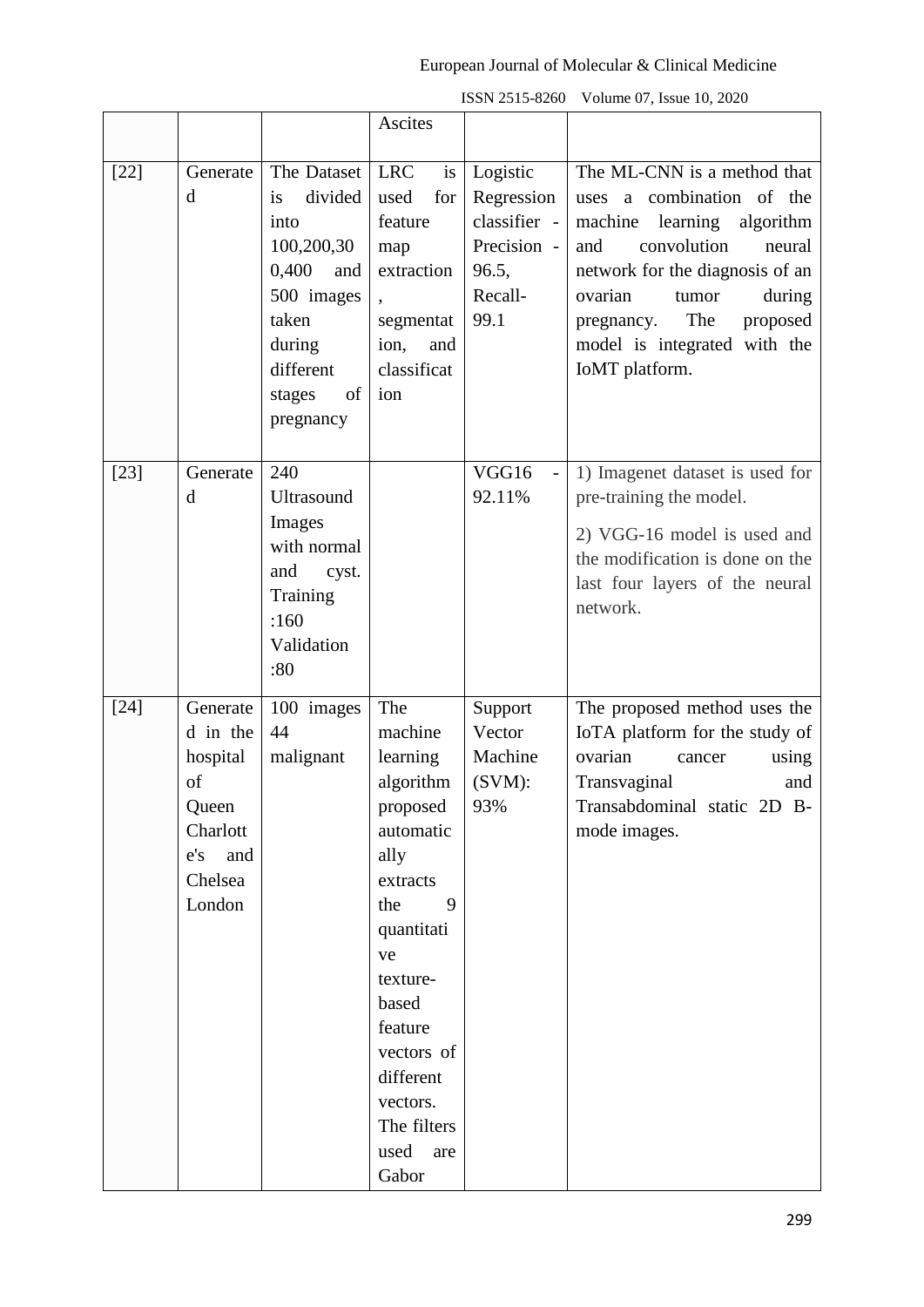|        |               |                                                                                   | Filter,<br>Fractal<br>Dimensio<br>n,<br>Histogra<br>of<br>m<br>Gradient,<br>Local<br><b>Binary</b><br>Pattern<br>(LBP-256)<br>Bins),<br>7-moment<br>S,<br>Uniform<br><b>LBP</b><br>$(ULBP-5)$<br>9),<br><b>Statistics</b><br>Histogra<br>m,<br><b>Skewness</b> |                                                                                                                   |                                                                        |                                                                                                                                                                                                                                                           |
|--------|---------------|-----------------------------------------------------------------------------------|----------------------------------------------------------------------------------------------------------------------------------------------------------------------------------------------------------------------------------------------------------------|-------------------------------------------------------------------------------------------------------------------|------------------------------------------------------------------------|-----------------------------------------------------------------------------------------------------------------------------------------------------------------------------------------------------------------------------------------------------------|
| $[25]$ | Generate<br>d | Total<br>Samples:<br>469<br>$(non-$<br>suspicious:<br>238,<br>suspicious:<br>231) | , Kurtosis.<br>The<br>relief-f<br>method is<br>used for<br>$\operatorname{feature}$<br>selection<br>from the<br>extracted<br>non-linear<br>features<br>and<br>39<br>features<br>are<br>selected<br>using the<br>relief-f<br>method<br>from 796<br>features.    | <b>KNN</b><br>$K=5$ )<br>67.16%<br>Random<br>Forest:<br>63.75<br><b>FRNN</b><br>71.86<br>Fuzzy<br>Forest<br>80.60 | €<br>$\overline{\phantom{a}}$<br>$\bullet$<br>$\overline{\phantom{a}}$ | 1) 10- fold cross-validation<br>2) The separate datasets are<br>created<br>with<br>200,<br>225, 250, 275, 300, 325, 350, 375,<br>400.425,450, and 469 samples<br>and balanced to keep the<br>benign and malicious instances<br>the same in every dataset. |

ISSN 2515-8260 Volume 07, Issue 10, 2020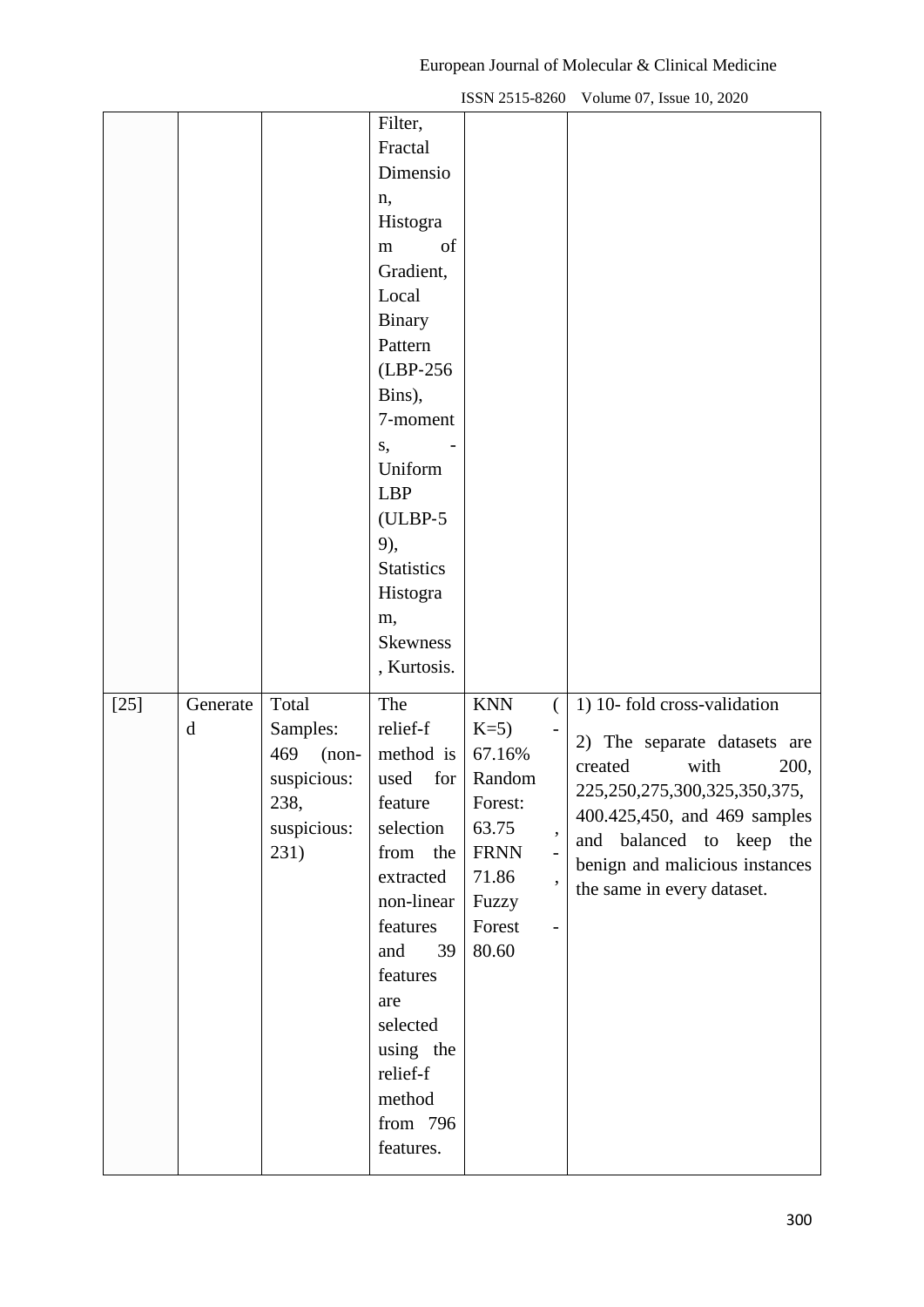#### **4. DISCUSSION**

Ovarian cancer ranked  $5<sup>th</sup>$  in cancer deaths. Early detection of ovarian cancer helps in curing the disease. A cyst in the ovary can be benign or malignant, to find the cyst to be malignant or benign the patient has to undergo surgery or biopsy. This leads to unnecessary medical expenses and trauma to the patients. Detecting ovarian cancer through ultrasound images can help to decrease deaths due to ovarian cancer and the medical expenses of the patient. Deep Learning techniques can help in the detection of ovarian cancer in ultrasound images. This research can be further extended to MRI and CT scan images too, but ultrasound machines are less expensive and easily available in all the hospitals. The different pre-processing techniques and deep learning algorithms can improve the accuracy of ovarian cancer detection.

#### **5. REFERENCES**

- [1] "Special Section: Ovarian Cancer." Accessed: Oct. 22, 2020. [Online]. Available: http://surveillance.cancer.gov/devcan/.
- [2] M. Grigore, R. Popovici, D. Gafitanu, L. Himiniuc, M. Murarasu, and R. Micu, "Logistic models and artificial intelligence in the sonographic assessment of adnexal masses – a systematic review of the literature," pp. 1–7, 2020, doi: 10.11152/mu-2583.
- [3] "Ovarian cancer Symptoms and causes Mayo Clinic." https://www.mayoclinic.org/diseases-conditions/ovarian-cancer/symptoms-causes/syc-20375941 (accessed Oct. 22, 2020).
- [4] M. Nagayama, Y. Watanabe, A. Okumura, Y. Amoh, S. Nakashita, and Y. Dodo, "Fast MR imaging in obstetrics," *Radiographics*, vol. 22, no. 3, pp. 563–580, May 2002, doi: 10.1148/radiographics.22.3.g02ma03563.
- [5] C. B. Benson and P. M. Doubilet, "The history of imaging in obstetrics," *Radiology*, vol. 273, no. 2. Radiological Society of North America Inc., pp. S92–S110, Nov. 01, 2014, doi: 10.1148/radiol.14140238.
- [6] "(1) (PDF) MAX POOLING TECHNIQUE TO DETECT AND CLASSIFY MEDICAL IMAGE FOR OVARIAN CANCER DIAGNOSIS." https://www.researchgate.net/publication/340495718\_MAX\_POOLING\_TECHNIQUE TO\_DETECT\_AND\_CLASSIFY\_MEDICAL\_IMAGE\_FOR\_OVARIAN\_CANCER\_DI AGNOSIS (accessed Oct. 22, 2020).
- [7] L. Saba et al., "The present and future of deep learning in radiology," *European Journal of Radiology*, vol. 114. Elsevier Ireland Ltd, pp. 14–24, May 01, 2019, doi: 10.1016/j.ejrad.2019.02.038.
- [8] "A Comprehensive Guide to Convolutional Neural Networks the ELI5 way | by Sumit Saha | Towards Data Science." https://towardsdatascience.com/a-comprehensive-guide-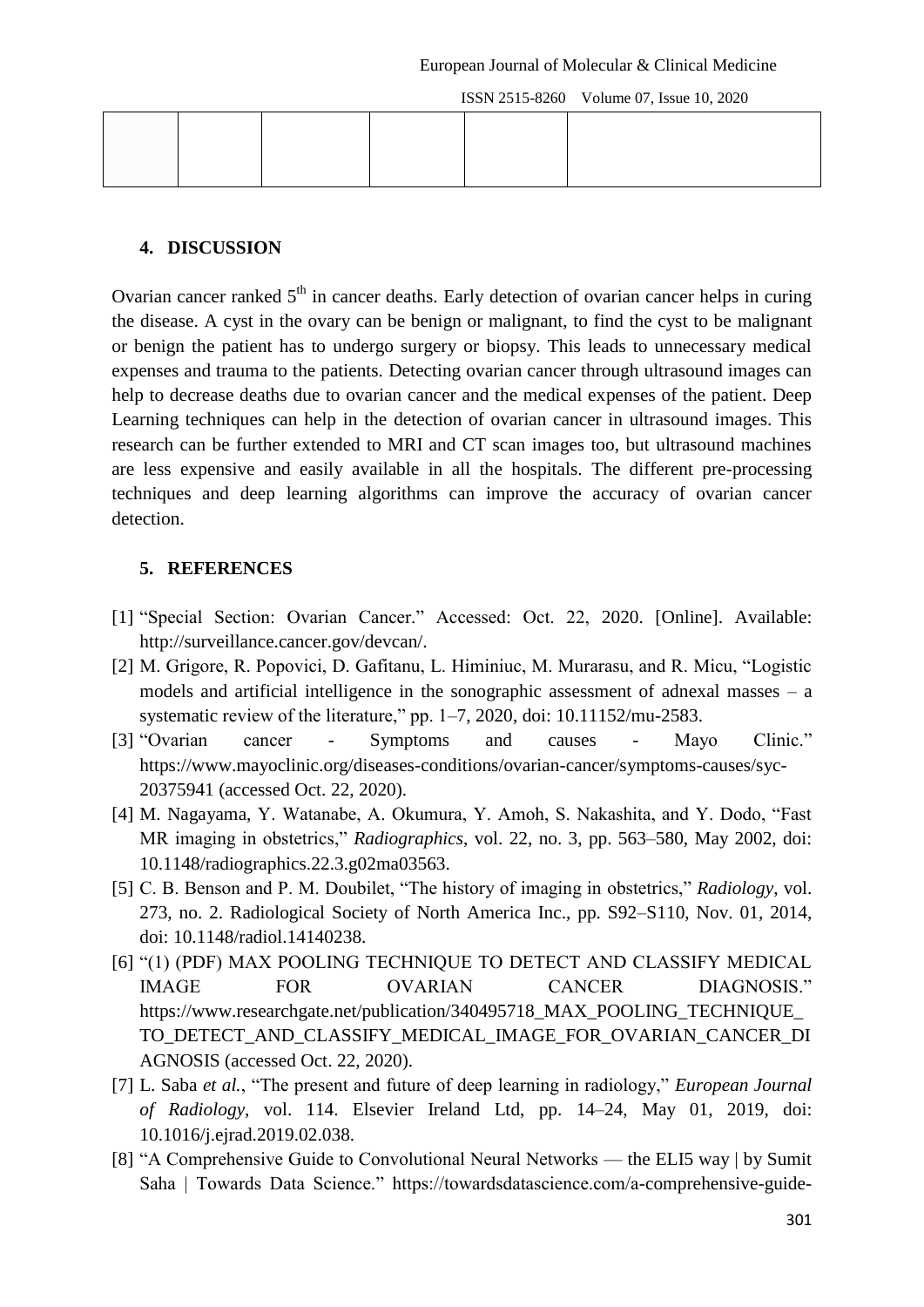ISSN 2515-8260 Volume 07, Issue 10, 2020

to-convolutional-neural-networks-the-eli5-way-3bd2b1164a53 (accessed Oct. 28, 2020).

- [9] V. H. Phung and E. J. Rhee, "A High-accuracy model average ensemble of convolutional neural networks for classification of cloud image patches on small datasets," *Appl. Sci.*, vol. 9, no. 21, Nov. 2019, doi: 10.3390/app9214500.
- [10] Karen Simonyan\* & Andrew Zisserman+, "VERY DEEP CONVOLUTIONAL NETWORKS FOR LARGE-SCALE IMAGE RECOGNITION Karen," Am. J. Heal. *Pharm.*, vol. 75, no. 6, pp. 398–406, 2018.
- [11] T. F. Gonzalez, "Handbook of approximation algorithms and metaheuristics," *Handb*. *Approx. Algorithms Metaheuristics*, pp. 1–1432, 2007, doi: 10.1201/9781420010749.
- [12] "AlexNet: The Architecture that Challenged CNNs | by Jerry Wei | Towards Data Science." https://towardsdatascience.com/alexnet-the-architecture-that-challenged-cnnse406d5297951 (accessed Nov. 06, 2020).
- [13] C. Szegedy et al., "Going Deeper with Convolutions."
- [14] C. C. B, "for Gynaecological Ultrasound Image Segmentation : A Radio-Frequency vs B-mode Comparison," vol. 1, pp. 295–306, doi: 10.1007/978-3-030-27272-2.
- [15] C. Wu, Y. Wang, and F. Wang, *Deep learning for ovarian tumor classification with ultrasound images*, vol. 11166 LNCS. Springer International Publishing, 2018.
- [16] M. Ahmad, N. Zaman, and M. Al-Amin, "An experimental research in health informatics for enhancing ovarian cancer identification in ovarian imaging analysis using fuzzy histogram equalization," *J. Med. Imaging Heal. Informatics*, vol. 7, no. 6, pp. 1385–1390, Oct. 2017, doi: 10.1166/jmihi.2017.2218.
- [17] U. Rajendra Acharya et al., "Evolutionary algorithm-based classifier parameter tuning for automatic ovarian cancer tissue characterization and classification," *Ovarian Neoplasm Imaging*, pp. 425–440, 2013, doi: 10.1007/978-1-4614-8633-6\_27.
- [18] S. Khazendar *et al.*, "Automated characterisation of ultrasound images of ovarian tumours: the diagnostic accuracy of a support vector machine and image processing with a local binary pattern operator.," *Facts, views Vis. ObGyn, vol.* 7, no. 1, pp. 7–15, 2015, Accessed: Oct. 28, 2020. [Online]. Available: http://www.ncbi.nlm.nih.gov/pubmed/25897367.
- [19] D. Timmerman *et al.*, "Logistic regression model to distinguish between the benign and malignant adnexal mass before surgery: A multicenter study by the International Ovarian Tumor Analysis Group,‖ *J. Clin. Oncol.*, vol. 23, no. 34, pp. 8794–8801, 2005, doi: 10.1200/JCO.2005.01.7632.
- [20] L. Zhang, J. Huang, and L. Liu, "Improved Deep Learning Network Based in combination with Cost-sensitive Learning for Early Detection of Ovarian Cancer in Color Ultrasound Detecting System," *J. Med. Syst.*, vol. 43, no. 8, 2019, doi: 10.1007/s10916-019-1356-8.
- [21] M. Akazawa and K. Hashimoto, "Artificial intelligence in ovarian cancer diagnosis," *Anticancer Res.*, vol. 40, no. 8, pp. 4795–4800, 2020, doi: 10.21873/anticanres.14482.
- [22] Z. Zhang and Y. Han, "Detection of Ovarian Tumors in Obstetric Ultrasound Imaging Using Logistic Regression Classifier with an Advanced Machine Learning Approach," *IEEE Access*, vol. 8, pp. 44999–45008, 2020, doi: 10.1109/ACCESS.2020.2977962.
- [23] S. Srivastava, P. Kumar, V. Chaudhry, and A. Singh, "Detection of Ovarian Cyst in Ultrasound Images Using Fine-Tuned VGG-16 Deep Learning Network," *SN Comput.*